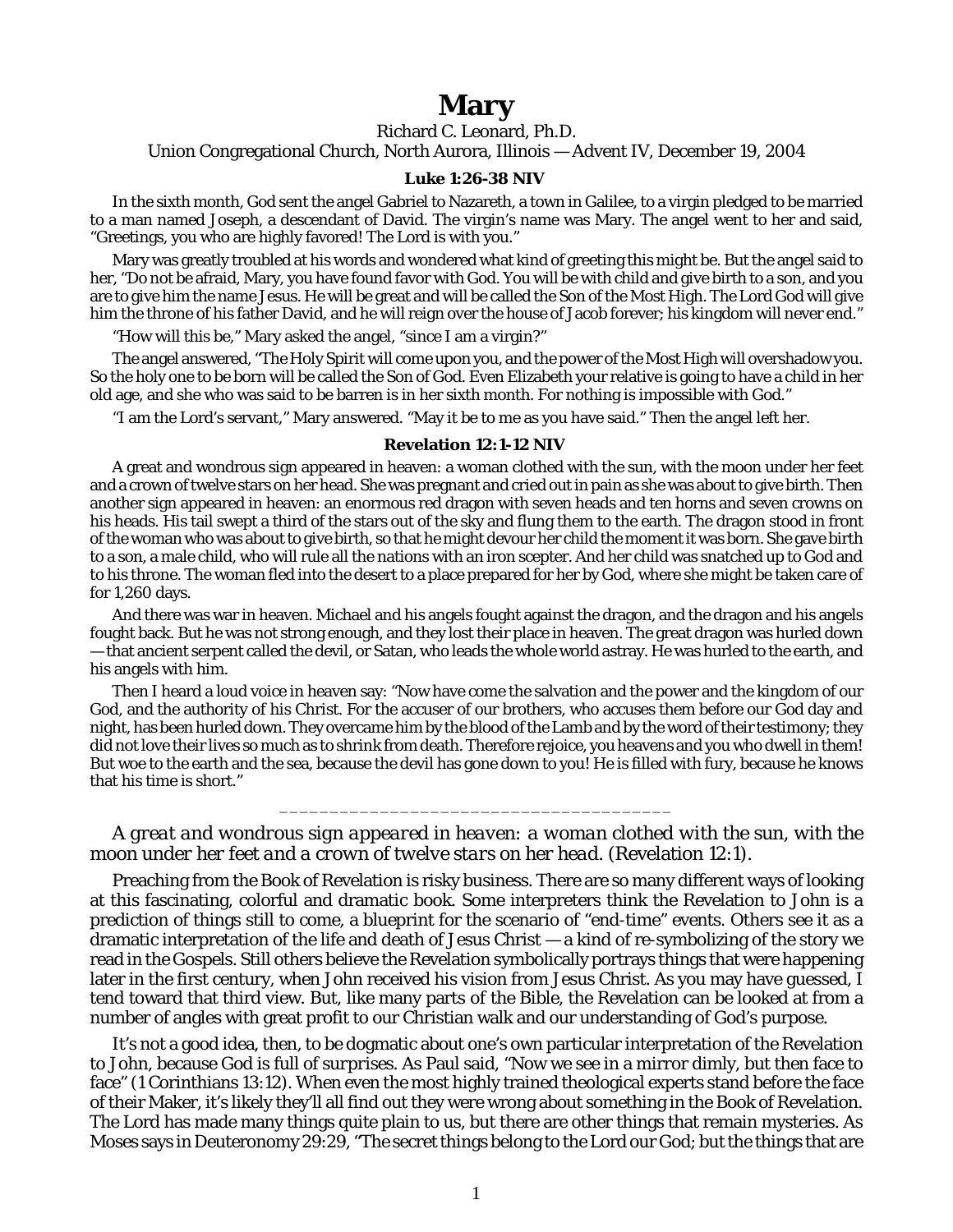revealed belong to us and to our children for ever, that we may do all the words of this law." God tells us *what we need to do* to be faithful to his calling and his covenant, but he doesn't always explain a lot about himself or what goes on in his own mind. As Paul, again, asks, "Who has known the mind of the Lord, or who has been his counselor?" (Romans 11:34). We can't be as cocky about it as the little old Scottish lady who started learning Hebrew in her nineties, because, she said, "When I meet the Lord I don't want to have to speak through an interpreter."

So when we take on the Book of Revelation it's wise to remember that it belongs in that category of "the secret things that belong to the Lord our God," to which Moses referred. That's especially true for us who live in the twenty-first century, in a different culture from the people who first heard those ancient words. We have another way of looking at things, a way conditioned by our scientific and technological world view. That means some things are *lost to us* that were probably quite clear to the people in the seven churches to whom John sent his letter, the Revelation that Jesus had given him. Those folks probably had the key to understanding what the book meant, but almost two millennia later we've lost that key. In fact, I think it was lost very early on in the history of the church, so people began to devise their own keys to fit the conditions of their own times, and that process is still going on.

Yes, it's risky business to take on the Book of Revelation. But, as they say, "Fools rush in," and today we're going to have a go at the passage that was read to us from Revelation 12 — the passage about the woman that gives birth to the child who is taken up to the throne of God. If we can say anything dogmatic about the Book of Revelation, we can say that it's a story full of dramatic and vivid word-pictures. And when we read Revelation 12 along with the account of Mary the mother of Jesus, in Luke 1, it doesn't take a rocket scientist to figure out that there's some connection between these two very different parts of the New Testament. So let's look at these two passages together and see what we come up with.

Let's begin with Luke. Elizabeth, Mary's relative, had miraculously become pregnant in her old age  $$ just like Sarah, Abraham's wife. Elizabeth's baby would be John the Baptist, the forerunner of the Christ. And in her sixth month the angel Gabriel appears to Mary, a teen-age girl from Nazareth, with an astounding message: She's to become the mother of the Son of God, the Messiah for whom the Israelites have been hoping all these centuries!

Now picture this scene, if you will, as it was dramatized last week in our children's pageant. Here's this little Jewish girl called Miriam (that's Mary in Hebrew), just puttering around her mother's kitchen because she isn't even married yet, she and Joseph are only betrothed — and perhaps stirring up dough for a loaf of bread, as Elyse was doing last week. She's just minding her own business, not expecting any great happening today because nothing much ever happens here in Galilee. And certainly Miriam's not expecting any important visitors. But now comes this *angel Gabriel*, a messenger of God, and says, "Hail, O favored one, the Lord is with you!"

I have to ask you, folks, how would you react if this happened to you? I suppose there might be times when we'd be really glad if an angel showed up. Imagine, ladies, you've gone to visit a friend and you're driving home alone on a dark, rainy night on an unfamiliar road and *BLAM!* there goes a tire. You work the car over to the shoulder and stop, and fumble around in your purse for the cell phone. At last you find it, and — "Rats, the battery's down! What do I do now?" I bet you that's one time you'd be thrilled to meet an angel.

But suppose we're safe at home and just going about our usual routine, and suddenly an angel shows up and says, "Hail, O favored one, the Lord is with you!" We might have one of two reactions — after we get over our shock. We might say, "Well, it's about time I got the recognition I deserve. It's about time God put his stamp of approval on me, after all I've done for him." Or we might have a quite different response: "Uh oh, this could be trouble. God wants me to do something. Something big. I mean, it's great to be a Christian, but if God's picked *me* out for a special mission — I don't know about that!"

Mary didn't have either of these reactions. In fact, Luke says she "was greatly troubled at his words and *wondered* what kind of greeting this might be." When God gets ready to tell you something it's a good idea not to decide in advance what he's supposed to say. So Mary waits, and wonders.

The angel continues. "Do not be afraid, Mary, you have found favor with God. You will be with child and give birth to a son, and you are to give him the name Jesus. He will be great and will be called the Son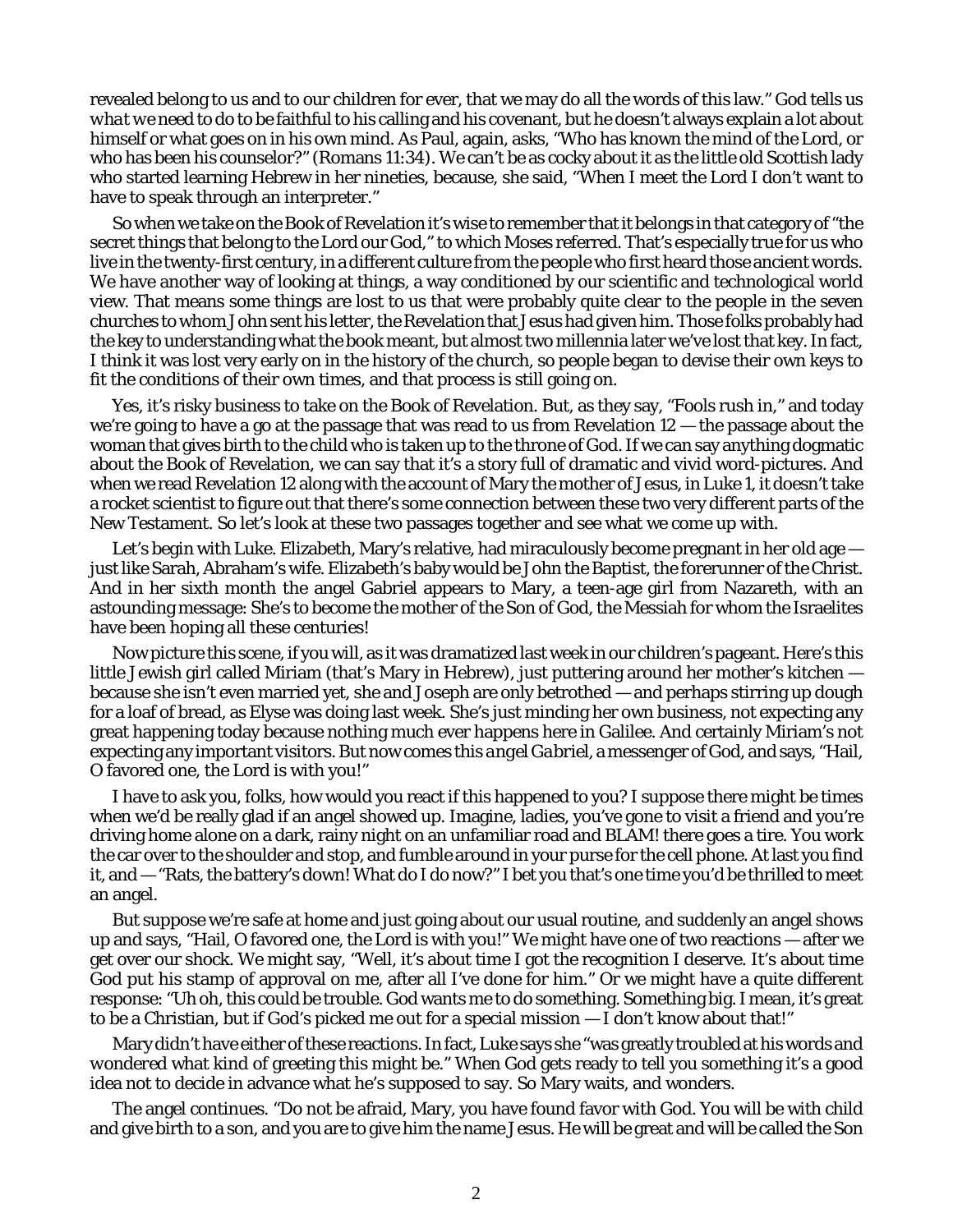of the Most High. The Lord God will give him the throne of his father David, and he will reign over the house of Jacob forever; his kingdom will never end."

Fade out from Luke's scene, set in earthly Nazareth. Fade in with John's scene, set in *heaven!* Well, I think it's the same scene, as viewed from the perspective of God's long-range plan. "A great and wondrous sign appeared in heaven: a woman clothed with the sun, with the moon under her feet and a crown of twelve stars on her head. She was pregnant and cried out in pain as she was about to give birth" (Revelation 12:1-2). Reading further, we learn that the woman gives birth to a son who will rule the world, and be taken up to the throne of God — just as Gabriel told Mary that her child would be "the Son of the Most High" who would rule over Israel in a reign that would never end.

But who is this mysterious woman, "clothed with the sun, with the moon under her feet and a crown of twelve stars on her head"? Does this ring a bell? Do you remember the story of Joseph in the Old Testament, and the dream he described to his brothers: "Behold, the sun, the moon, and eleven stars were bowing down to me" (Genesis 37:9) — obviously, a reference to his father Jacob and his wife, and their sons, the house of Israel with its tribes. Now we see Mary, described in the same way. So, who is she? Yes, on one level she's that humble peasant girl from Nazareth who, one day, received an angel from the Lord. But viewed from another angle she becomes all Israel, the people God chose to bear his name and bless all peoples of the earth. Or rather, she becomes the *faithful* Israel through whom the Lord continues to work, even though its leaders have turned aside from God's true calling. And out of this faithful Israel will come the One who is to rule on the throne of David — God's Messiah.

The curtain comes down on the heavenly stage and rises again on the scene in Nazareth. The angel has just told Mary what is to happen to her. "How can this be?" she asks. "I'm not married yet." Gabriel has an answer. "The Holy Spirit will come upon you," he declares, "and the power of the Most High will overshadow you. So the holy one to be born will be called the Son of God. . . . For nothing is impossible with God."

That's good enough for Mary. "I am the Lord's servant," she replies. "May it be to me as you have said." I like the older translation better; it has such a "ring" to it: "Behold the handmaid of the Lord; be it unto me according to thy word." None of this "Uh oh, God wants me to do something difficult . . . maybe you could pick someone else?" Humble Miriam, the young mother of our Lord Jesus, has become for us the paradigm of God's willing servant, ready to answer his call to some special task even though it might cost her greatly.

Could Miriam even begin to imagine, in that moment, what it would cost her? Perhaps she began to get an inkling of it when she and Joseph took the baby Jesus up to Jerusalem to be presented in the Temple, and she heard old Simeon's word to her: "Behold, this child is set for the fall and rising of many in Israel, and for a sign that is spoken against (and a sword will pierce through your own soul also), that thoughts out of many hearts may be revealed" (Luke 2:34-35). Yes, it would cost young Miriam a lot to be the mother of the Christ; traditional Catholic piety recognizes the "Seven Sorrows of the Virgin Mary," the greatest and last being when the body of her son was laid in his tomb. But could she anticipate what difficulties lay ahead for her when she uttered these simple words? "I am the Lord's servant. May it be to me as you have said." Nevertheless, she *said* them. And, whether or not we understand all that may lie ahead for us when we answer the Lord's call to serve him, we may still respond as Mary did, knowing that "nothing is impossible with God."

The screen fades over to heaven once more, and we see a picture of what lies ahead for the woman and her child. "Then another sign appeared in heaven: an enormous red dragon with seven heads and ten horns and seven crowns on his heads. His tail swept a third of the stars out of the sky and flung them to the earth. The dragon stood in front of the woman who was about to give birth, so that he might devour her child the moment it was born" (Revelation 12:3-4). Seven heads, ten horns, seven crowns interpreters have tried to link these with successive Roman rulers, or even with various Jewish authorities, all viewed as the instruments of the dragon, "that ancient serpent called the devil, or Satan, who leads the whole world astray" (Revelation 12:9). To all evil and earthly authorities the son of this woman is a threat, for his righteous and peaceable way will destroy their power in the end.

But why is this dragon *red?* The Gospel of Matthew tells us that the first of these evil authorities who feared the birth of this child was King Herod. Herod was an Idumean, or Edomite, whose family had been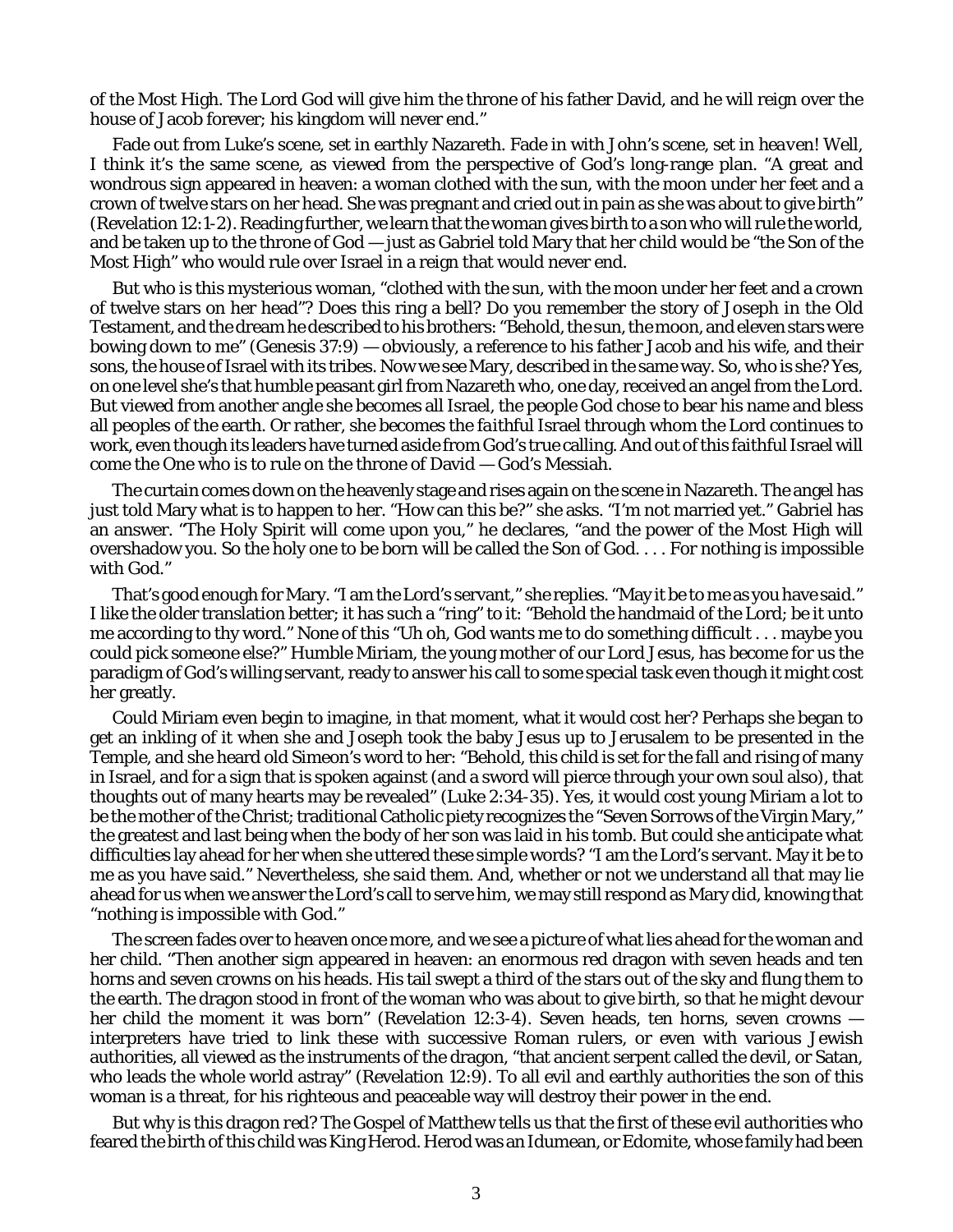converted to Judaism. The name *Edom* is the Hebrew word for the color red. It was this *red dragon*, King Herod, who slaughtered the innocent children of Bethlehem, thinking to rid himself of a rival to his throne. As John says, "The dragon stood in front of the woman who was about to give birth, so that he might devour her child the moment it was born." Well, that's a theory that may or may not have something going for it. The dragon and his minions take many forms in their unceasing, but futile, effort to destroy the Son of God. We see the dragon at work today — in our media, our schools, our politics, our courts — doing all he can to stamp out the Christian faith and the testimony of Jesus. And the witness of the Book of Revelation, and that of all Scripture, is that he will never succeed, for "at the name of Jesus every knee will bow . . . and every tongue confess that Jesus Christ is Lord, to the glory of God the Father" (Philippians 2:10-11). The dragon will not prevail, says our heavenly drama, even though "he is filled with fury because he knows that his time is short."

Flash back to Bethlehem, where the "red dragon," Herod, tries to destroy Jesus, the newborn King. He fails, for Jesus is to die another way — on the cross, giving his life as a ransom for many. Jesus grows up in Nazareth, begins to preach the kingdom of God and heal the sick, confronts the false leaders of his community with their hypocrisy, and fulfills his calling as the Servant of the Lord by laying down his life in Jerusalem — only to be raised again from the dead and taken up to heaven, vindicated as "both Lord and Christ," the Messiah of God in whom is eternal life.

Viewed from the perspective of heaven, this all happens immediately, for it was God's plan from the beginning. The Revelation covers it in just one verse about the woman: "She gave birth to a son, a male child, who will rule all the nations with an iron scepter. And her child was snatched up to God and to his throne" (Revelation 12:5). Why does John do this? Because, if you read the Gospel of John, you hear Jesus say, "Now is the judgment of this world, now shall the ruler of this world be cast out; and I, when I am lifted up from the earth, will draw all men to myself" (John 12:31-32). He's speaking of his *crucifixion*, but his "lifting up" on the cross is also his "lifting up" in *resurrection triumph* over the evil authorities of the world. For John, it's as though the crucifixion and resurrection of Jesus are one and the same. Early Christian theologians sometimes spoke of the crucifixion as a trick God played on the devil, to make him think he had won the battle — when, in fact, he had lost the battle when the Son of God was "lifted up" on the cross, and the woman's child "was snatched up to God and to his throne." In the cross *the deceiver was deceived*.

So now the dragon knows his time is short, and in his fury he makes things as tough as possible for the woman. As a result, the Revelation tells us, "The woman fled into the desert to a place prepared for her by God, where she might be taken care of for 1,260 days." What does *this* mean? Remember, I suggested that this woman, in the Book of Revelation, isn't just Miriam, the peasant girl from Nazareth. She's a picture of God's faithful Israel, those who respond to the gospel of the kingdom of God. And, for John and the other apostles, that faithful Israel is none other than the Christian church, those who believe in Messiah Jesus. When the Jews revolted against Rome in the latter part of the first century, and the Roman armies laid siege to Jerusalem, the Christians fled the city and took refuge in the wilderness east of the River Jordan — exactly as Jesus had warned them to do: "When you see Jerusalem surrounded by armies, then know that its desolation has come near. Then let those who are in Judea flee to the mountains" (Luke 21:20-21).

I don't have time to go into the other details of this passage — and if I did there's no guarantee I would come close to the truth. But what about those 1,260 days, during which there is warfare in heaven, after which the dragon is hurled back to the earth to make war on the saints? I think John is showing us an overlapping kaleidoscope of Gospel events. 1,260 days are about three and one-half years, approximately the length of Jesus' earthly ministry between his temptation in the wilderness and his death on the cross. At the beginning of his ministry, the devil tries to lure Jesus away from his God-given mission, but he fails. So, as Luke 4:13 tells us, "when the devil had ended every temptation, he departed from him until an opportune time." But then, just before the crucifixion, he shows up again, in Luke 22:2-3: "And the chief priests and the scribes were seeking how to put [Jesus] to death; for they feared the people. Then Satan entered into Judas called Iscariot . . ." It's possible that in Revelation 12 we have another picture of the spiritual warfare that went on during Jesus' ministry. It's a warfare that continues today, and for which we need to be equipped with the armor of God. But the outcome is never in doubt as the people of